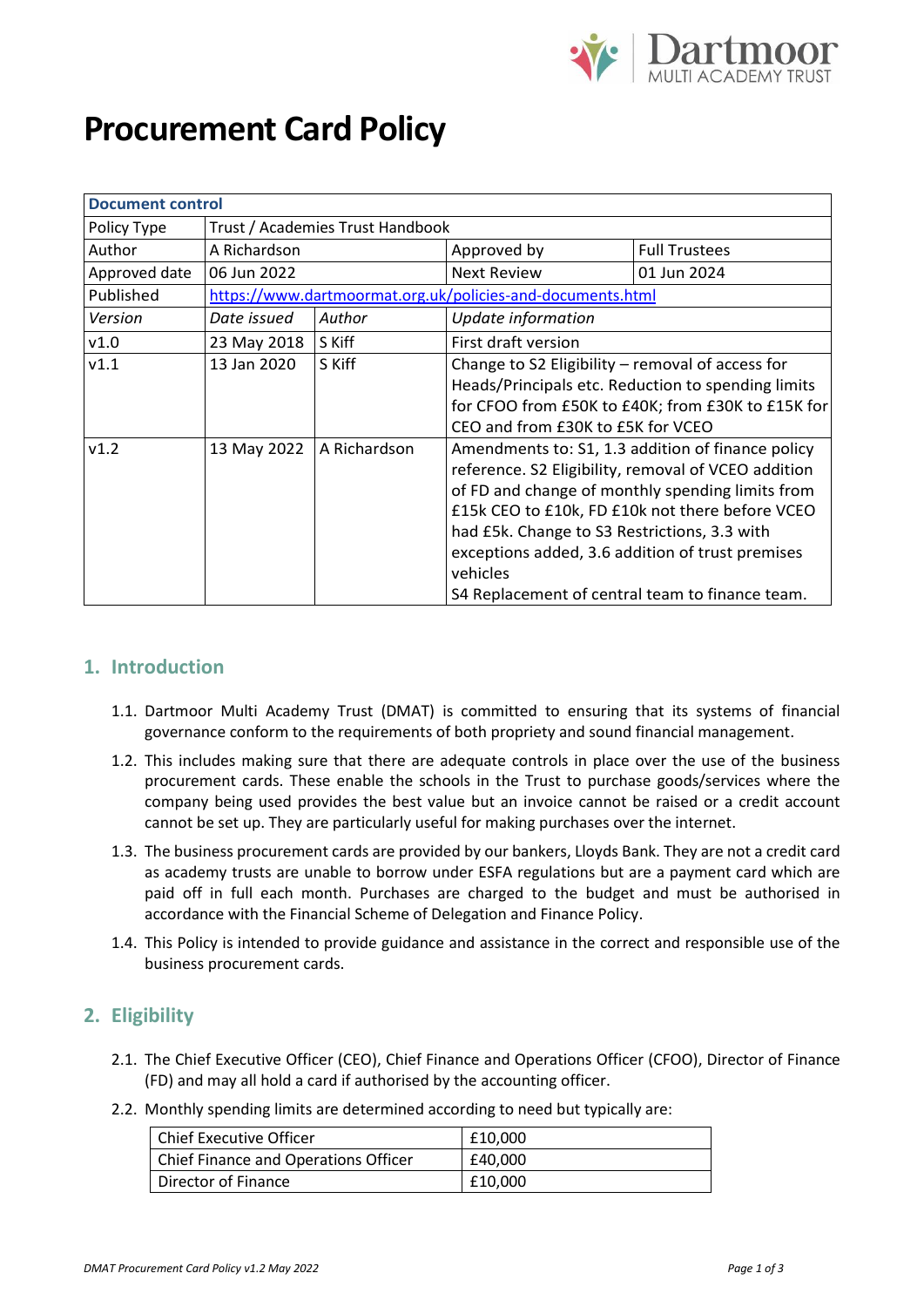

## **Procurement Card Policy**

- 2.3. Each card issued will be in the name of the individual on behalf of the Trust.
- 2.4. Each member of staff who has a card issued to them is to be made aware of the limit of their individual card and must keep within this limit.
- 2.5. Any staff member who has been issued with a card and subsequently terminates their employment with Dartmoor Multi Academy Trust must return their card to the CFOO and it will be destroyed on receipt.
- 2.6. Members of staff found to be breaching the terms and conditions for use of their card will have the card confiscated and disciplinary action may also be taken.

### **3. Restrictions**

- 3.1. Limits for authorising expenditure, at order stage, are detailed in Trust's Financial Scheme of Delegation. Use of the card by a cardholder who is not the budget holder should only be made on receipt of an order signed by the authorised budget holder.
- 3.2. The Business Procurement Card must not be used for any non-business or personal expense. Selected merchant/retailer types may be restricted by the card issuer to prevent expenditure on non-approved items.
- 3.3. The Business Procurement Card should not be used for regular payments, the exceptions to this are the following:
	- Some software purchases where this is the only option to pay for the service;
	- Online recruitment transactions where payment is required instantly on invoice.
	- Some other minor expense regulars not exclusively limited to road fund tax payments and other exceptions which are detailed on the procurement card request form at time of payment.
- 3.4. The Business Procurement Card must not be used to obtain cash from an automatic teller machine (ATM).
- 3.5. The Business Procurement Card should not be used to obtain goods/services which can be procured via a normal credit account.
- 3.6. The school/academy Business Procurement Card should not be used to purchase fuel while travelling in a personally owned or leased vehicle. Reimbursement of this expenditure must be made via the travel expense claims process. The card may be used to purchase fuel for the school minibus, trust premises vehicles and may also be used to purchase train tickets or toll road fees for business use as covered by the Staff Expenses Policy.
- 3.7. Only secure sites should be used to make online purchases (for example the website shows the padlock symbol). If in doubt, the purchase should not be made.
- 3.8. Business procurement card insurance and/or subscriptions for card protection services must not be purchased.
- 3.9. Any costs/charges incurred arising as a result of a card being misused will be charged to the person responsible.